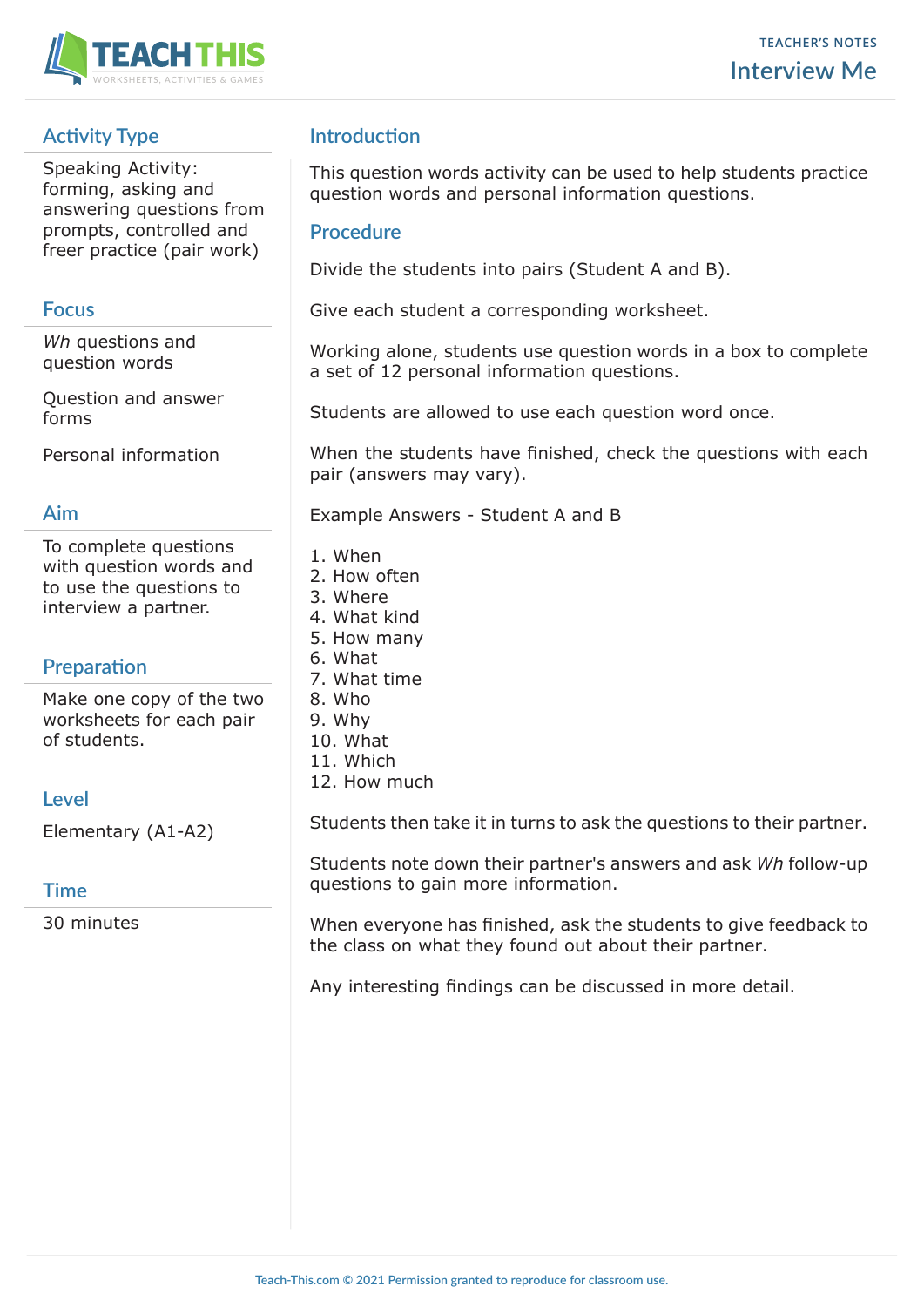

## **Student A**

## **A. Complete the questions below with the question words in the box. Use each question word once.**

|                  |                                   |  | What When Where Why Who Which What                             |  |  |  |  |  |
|------------------|-----------------------------------|--|----------------------------------------------------------------|--|--|--|--|--|
|                  |                                   |  | What kind What time How much How many How often                |  |  |  |  |  |
| <b>Questions</b> |                                   |  | <b>Notes</b>                                                   |  |  |  |  |  |
|                  | 1.  is your birthday?             |  |                                                                |  |  |  |  |  |
|                  | 2.  do you exercise?              |  |                                                                |  |  |  |  |  |
|                  | 3.  do you live?                  |  |                                                                |  |  |  |  |  |
|                  |                                   |  |                                                                |  |  |  |  |  |
|                  |                                   |  | 5.  brothers and sisters do you have?                          |  |  |  |  |  |
|                  | 6.  are you going to do tomorrow? |  |                                                                |  |  |  |  |  |
|                  | 7.  do you usually go to bed?     |  |                                                                |  |  |  |  |  |
|                  | 8.  do you live with?             |  |                                                                |  |  |  |  |  |
|                  | 9.  are you learning English?     |  |                                                                |  |  |  |  |  |
|                  | 10.  did you do yesterday?        |  |                                                                |  |  |  |  |  |
|                  |                                   |  |                                                                |  |  |  |  |  |
|                  |                                   |  |                                                                |  |  |  |  |  |
|                  |                                   |  | B. Now, take it in turns to ask the questions to your partner. |  |  |  |  |  |

**Note down your partner's answers and ask Wh follow-up questions to gain more information.**